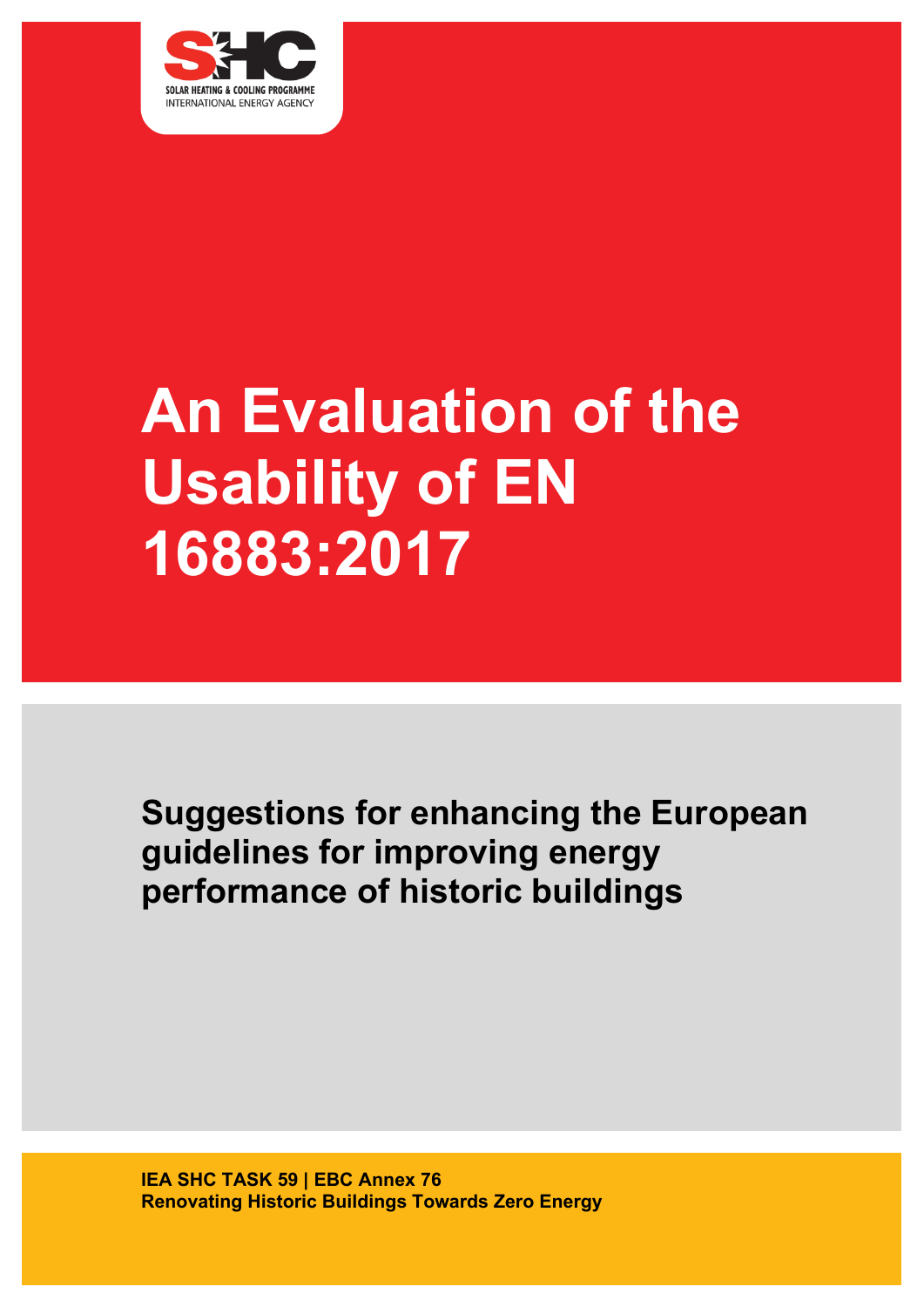







# **An Evaluation of the Usability of EN 16883:2017**

# **Suggestions for enhancing the European guidelines for improving the energy performance of historic buildings**

**Gustaf Leijonhufvud, Tor Broström, Alessia Buda October 2021 SHC Task 59 | EBC Annex 76 | Report D.B2 DOI: 10.18777/ieashc-task59-2021-0002**

*The contents of this report do not necessarily reflect the viewpoints or policies of the International Energy Agency (IEA) or its member countries, the IEA Solar Heating and Cooling Technology Collaboration Programme (SHC TCP) members or the participating researchers.*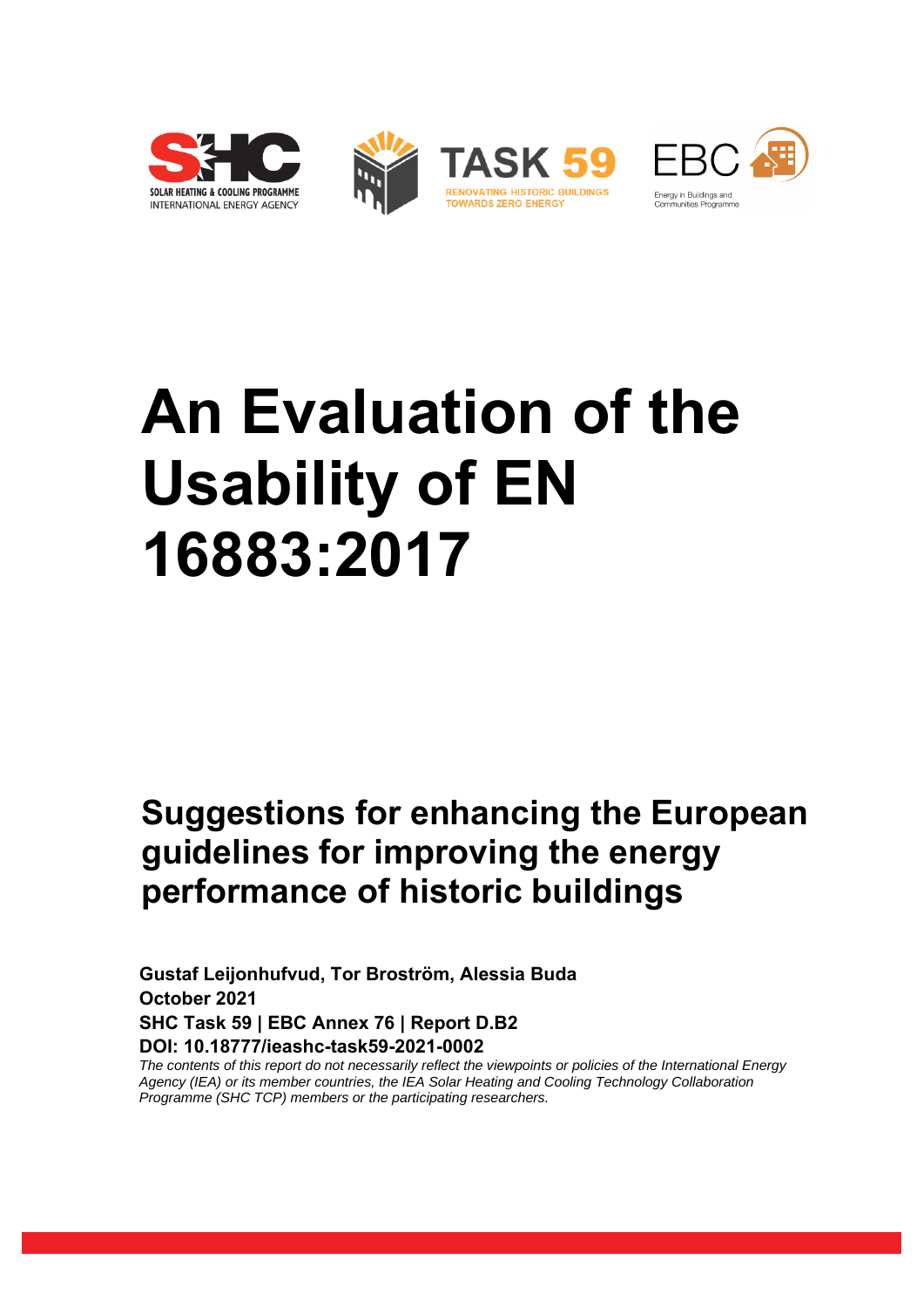## **IEA SHC Task 59 | EBC Annex 76: Deep renovation of historic buildings towards lowest possible energy demand and CO<sup>2</sup> emission (NZEB)**

#### **Solar Heating and Cooling Technology Collaboration Programme (IEA SHC)**

The Solar Heating and Cooling Technology Collaboration Programme was founded in 1977 as one of the first multilateral technology initiatives (*"*Implementing Agreements*"*) of the International Energy Agency.

**Our mission** is *"Through multi-disciplinary international collaborative research and knowledge exchange, as well as market and policy recommendations, the IEA SHC will work to increase the deployment rate of solar heating and cooling systems by breaking down the technical and non-technical barriers."*

**IEA SHC** members carry out cooperative research, development, demonstrations, and exchanges of information through Tasks (projects) on solar heating and cooling components and systems and their application to advance the deployment and research and development activities in the field of solar heating and cooling.

**Our focus areas,** with the associated Tasks in parenthesis, include:

- Solar Space Heating and Water Heating (Tasks 14, 19, 26, 44, 54)
- Solar Cooling (Tasks 25, 38, 48, 53, 65)
- Solar Heat for Industrial and Agricultural Processes (Tasks 29, 33, 49, 62, 64)
- Solar District Heating (Tasks 7, 45, 55)
- Solar Buildings/Architecture/Urban Planning (Tasks 8, 11, 12, 13, 20, 22, 23, 28, 37, 40, 41, 47, 51, 52, 56, 59, 63, 66)
- Solar Thermal & PV (Tasks 16, 35, 60)
- Daylighting/Lighting (Tasks 21, 31, 50, 61)
- Materials/Components for Solar Heating and Cooling (Tasks 2, 3, 6, 10, 18, 27, 39)
- Standards, Certification, and Test Methods (Tasks 14, 24, 34, 43, 57)
- Resource Assessment (Tasks 1, 4, 5, 9, 17, 36, 46)
- Storage of Solar Heat (Tasks 7, 32, 42, 58, 67)

In addition to our Task work, other activities of the IEA SHC include our:

- ➢ SHC Solar Academy
- ➢ *Solar Heat Worldwide*, annual statics report
- ➢ SHC International Conference

#### **Our members**

| European Copper Institute          | <b>SICREEE</b>        |
|------------------------------------|-----------------------|
| France                             | Slovakia              |
| Germany                            | South Africa          |
| International Solar Energy Society | Spain                 |
| Italy                              | Sweden                |
| <b>Netherlands</b>                 | Switzerland           |
| Norway                             | Turkey                |
| Portugal                           | <b>United Kingdom</b> |
| <b>RCREEE</b>                      |                       |
| <b>SACREEE</b>                     |                       |
|                                    |                       |

*For more information on the IEA SHC work, including many free publications, please visit [www.iea-shc.org.](http://www.iea-shc.org/)*

#### **Energy in Buildings and Communities Technology Collaboration Programme (IEA EBC)**

To reach the objectives of SHC Task 59 the IEA SHC implementing Agreement has collaborated with the IEA EBC Implementing Agreement at a "Medium Level Collaboration", and with the IEA PVPS Implementing Agreement at a "Minimum Level Collaboration" as outlined in the SHC Implementing Agreement's Policy on Collaboration.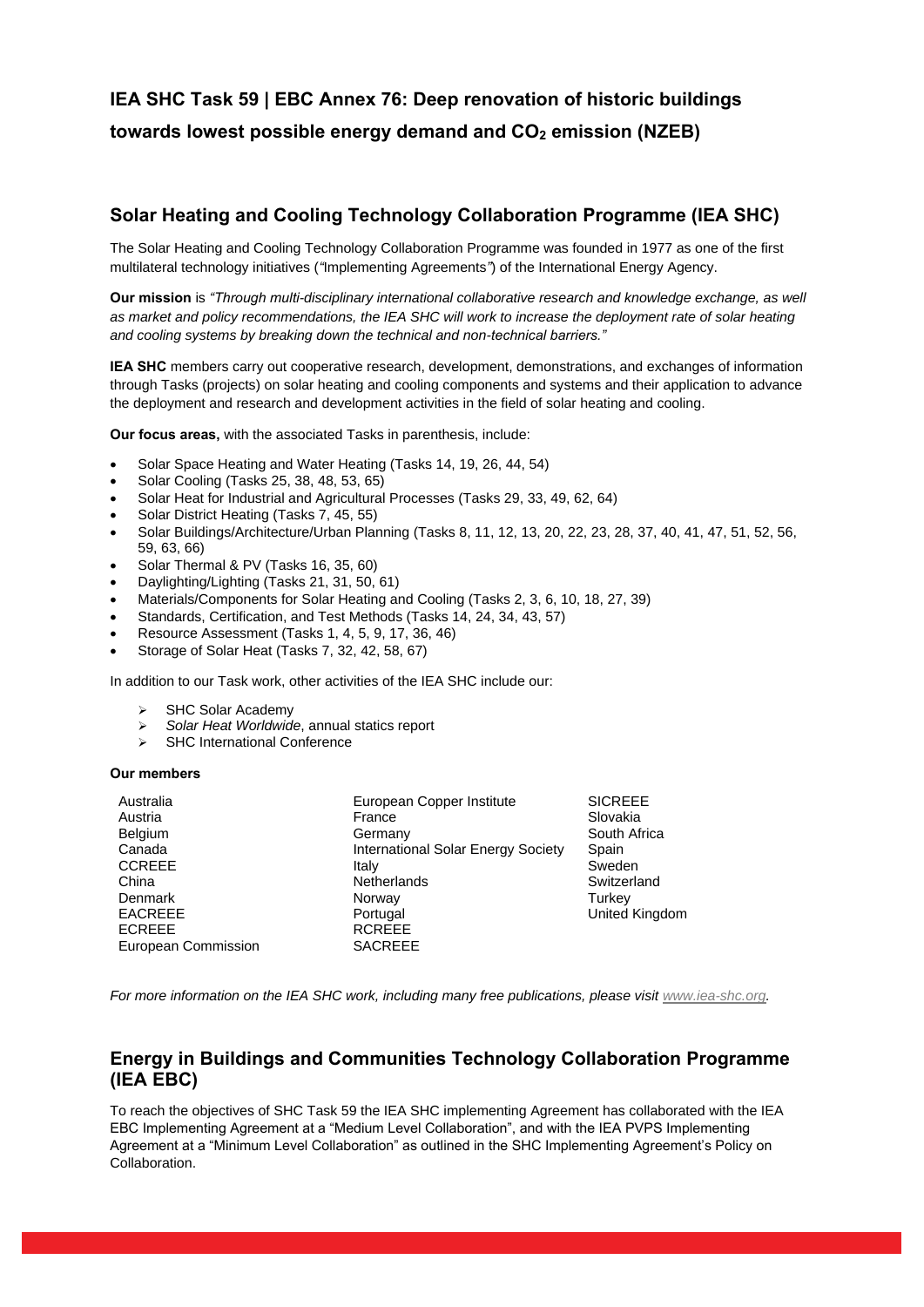# **Contents**

| 1            |       |  |  |
|--------------|-------|--|--|
| $\mathbf{2}$ |       |  |  |
|              | 2.1   |  |  |
|              | 2.2   |  |  |
|              | 2.3   |  |  |
| 3            |       |  |  |
|              | 3.1   |  |  |
|              | 3.2   |  |  |
| 4            |       |  |  |
|              | 4.1   |  |  |
|              | 4.1.1 |  |  |
|              | 4.1.2 |  |  |
|              | 4.1.3 |  |  |
|              | 4.1.4 |  |  |
|              | 4.1.5 |  |  |
| 5            |       |  |  |
|              | 5.1   |  |  |
| 6            |       |  |  |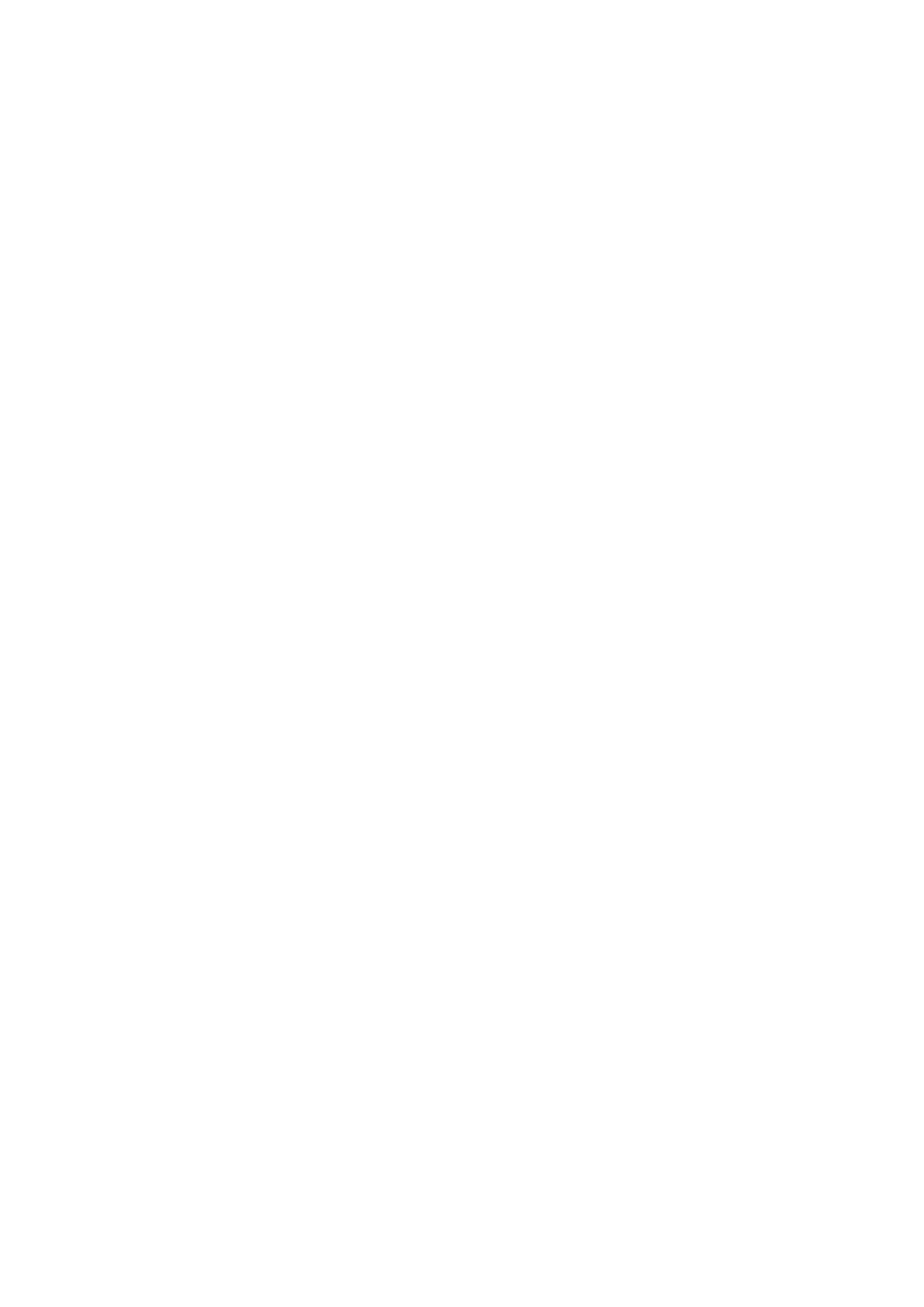# 1 Summary

The balancing of preservation aspects and energy efficiency is a key challenge in the sustainable management of built heritage. There is a need to get a better fundamental understanding of the processes, barriers and constraints involved in the planning of energy retrofits in historic buildings, and what role standards and guidelines can have in decision making.

The European standard EN 16883:2017 *Conservation of cultural heritage. Guidelines for improving the energy performance of historic buildings* is meant to be used by building owners, authorities and professionals involved in the conservation and refurbishment of historic buildings. The standard acknowledges the challenges and opportunities connected with improving the energy performance in historic buildings, and the aim is to facilitate a systematic interdisciplinary planning process that will identify solutions on a case-by-case basis.

The aim of this study was to evaluate the use of EN 16883. The results are useful for deciding how the standard can be applied and advertised, and define what kind of complementary resources and activities that are needed. Furthermore, the results are of interest for both researchers and policymakers to improve the design and development of future guidelines and standards, including a revision of EN 16883.

The evaluation was carried out through case studies and expert elicitation. The planning process regarding energy retrofit in three case studies in Norway and Sweden were studied with interviews and participant observation. The experiences from six research projects applying the standard were elicited with a survey and a workshop.

The results show that there is a general comprehension that the standard is based on sound ideas and supports good practice in the planning of energy retrofit in historic buildings. There is however low motivation among potential users for adopting the standard, as the benefits are uncertain and there is a lack of external pressures. Many users have also been uncertain about how to carry out the steps suggested by the standard in practice.

Based on the results, it is suggested that complementary, and easily accessible, information is needed to support adopters. Such information should provide users with:

- Examples of how the steps in the standard can be carried out
- Example of how the standard can be integrated with existing standards and procedures
- Examples of energy retrofits and energy efficiency measures
- Examples showing the benefit of following the standard
- Resources, literature and tools supplementing the steps in the standard

Lastly, to spread the use of the standard in a long-term perspective it is important that it is used in training and education for professionals in the field, and that authorities and stakeholders demand that the standard is used.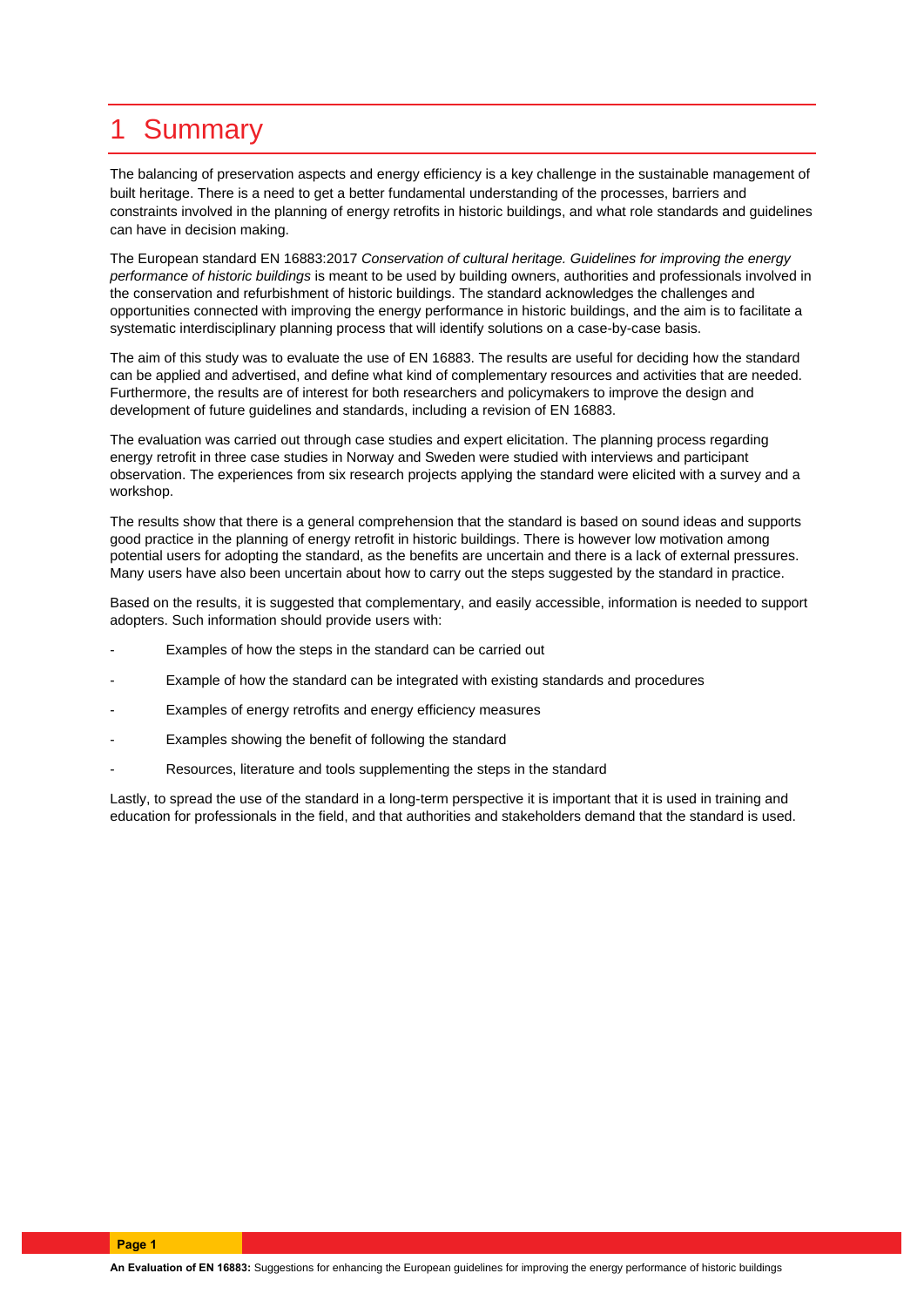# 2 Introduction

## **2.1 Background**

Buildings with heritage and architectural values have an important role in the transition to a sustainable energy system (Herrera-Avellanosa et al., 2019). When looking at the building stock as a whole, considering the urgency to mitigate climate change in combination with the relatively slow replacement rate of existing buildings with new ones, it is apparent that the energy performance of existing buildings have to be in focus (Intergovernmental Panel on Climate Change (IPCC), 2014). Retrofitting existing buildings to improve their energy performance will affect their function but also their heritage and architectural values. As a significant share of existing buildings have such values, it is important to consider the balance between energy performance and preservation in policy making (Webb, 2017).

The conventional policy solution of exempting officially designated buildings ("listed buildings") from demands on energy performance has substantial drawbacks. There is no distinct separation between buildings with and without heritage significance, and having heritage values does not imply a lack of energy efficiency potential per se (Herrera-Avellanosa et al., 2019). Exempting historic buildings is therefore problematic in two ways. Firstly, there is often a possibility to identify energy efficiency measures that are acceptable from a preservation point of view even in officially designated buildings. Such measures will remain unidentified if energy efficiency is not considered important in the renovation process. Secondly, there are energy efficiency measures that should be avoided, or be better adapted, in non-designated buildings because of their impact on heritage and architectural values. In this case, it is important that heritage values and architectural quality of mundane buildings are considered in the planning process. In both cases, it is also the case that standard energy saving measures can be problematic to use, nevertheless the energy performance can be improved considerably if the right package of solutions for the specific building is identified.

A novel European standard to support the planning of energy retrofits in historic buildings was introduced in 2017: EN 16883:2017 *Conservation of cultural heritage. Guidelines for improving the energy performance of historic buildings*. The standard acknowledges the challenges and opportunities connected with improving the energy performance in historic buildings, and the aim is to facilitate a systematic interdisciplinary planning process that will identify solutions on a case-by-case basis.

Guidelines, in various forms, have played, and continue to play, an important role for dissemination of research results outside of the academic community. When designing guidelines, standard makers face a fundamental dilemma: they have to present generic answers to problems which tend to vary from case to case (Timmermans and Epstein, 2010). Practitioners often have expectations of simple and general guidance even though the problems tend to be complex. During the last years, guidelines and standards in the conservation field have moved away from universal recommendations to process oriented standards which aim to support the decision process in each individual case (Leijonhufvud and Broström, 2018). EN 16883:2017 is an example of a procedural standard. Such procedural guidelines are promising as they are more flexible and allow for individual variation in the end results. However their application might place higher demands on the end user in terms of resources and competence (Leijonhufvud and Broström, 2018).

This report is the result of work performed within the IEA SHC Task 59 Renovating Historic Buildings Towards Zero Energy. A subtask of the project has been dedicated to the study of procedures for how experts can work together to maintain the heritage values of historic buildings, and at the same time make them more energy efficient. The newly launched European standard EN 16883 was from the outset of the project considered a key standard to be evaluated, both for its novel approach and for the uncertainties about how it would be used in practice. The work has been integrated with research projects carried out by Gustaf Leijonhufvud and Tor Broström (funded by the Swedish Energy Agency), and Alessia Buda's PhD project at Politecnico di Milano.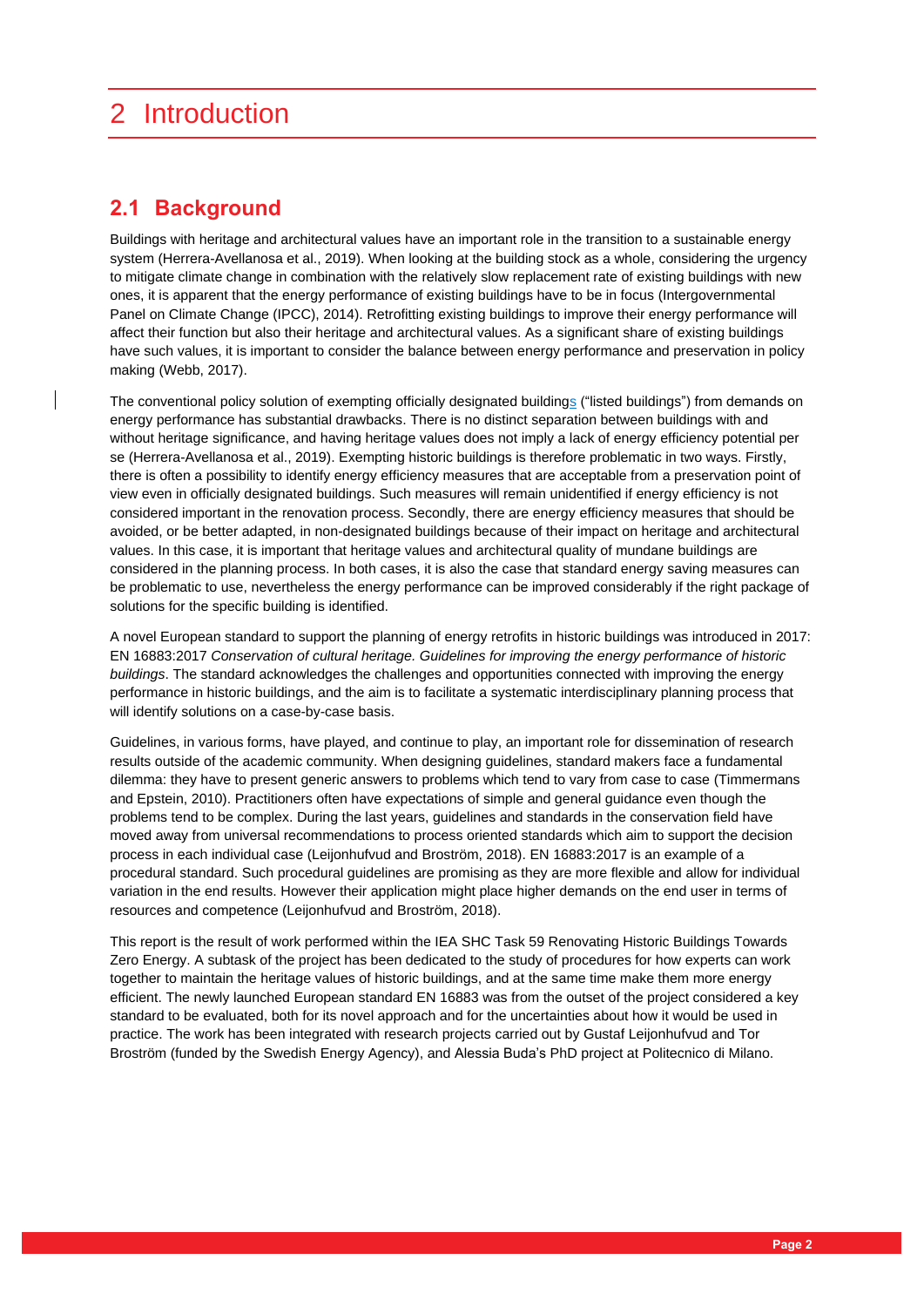## **2.2 EN 16883**

The European standard EN 16883:2017 *Conservation of cultural heritage. Guidelines for improving the energy performance of historic buildings* is meant to be used by building owners, authorities and professionals involved in the conservation and refurbishment of historic buildings. The aim is to facilitate the selection of appropriate measures in the planning stage. The guidelines are applicable "to a wide range of buildings where special considerations are needed in order to find a sustainable balance between the use of the building, its energy performance and its conservation". Rather than specifying general solutions beforehand, EN 16883 provides a procedure to facilitate the best decision for each individual building. The standard is divided into the following chapters:

- 1. Scope
- 2. Normative references
- 3. Terms and definitions
- 4. General consideration
- 5. Overview of the procedure
- 6. Initiating the planning process
- 7. Building survey and assessment
- 8. Specifying the objectives
- 9. Deciding if improvement of energy performance is needed
- 10. Assessment and selection of measures for improving energy performance
- 11. Implementation, documentation and evaluation of improvement measures

The standard includes general information about energy efficient renovation of historic buildings to be considered, as well as an informative annex with examples of checklists for building information and an example of an assessment table to be used in the selection of measures.

## **2.3 Aim**

The balancing of preservation aspects and energy efficiency is a key challenge in the sustainable management of built heritage. There is a need to get a better fundamental understanding of the processes, barriers and constraints involved in the planning of energy retrofits in historic buildings, and what role standards and guidelines can have in decision making.

Generally, little attention is given to if and how standards and guidelines actually are used in practice (Leijonhufvud and Broström, 2018). It is a remarkably under-researched area given the resources and efforts put into the production of standards. EN 16883 is a recent and innovative standard, with a new scope. With this in consideration, the aim of this study is to evaluate the use of EN 16883. This evaluation aims to be useful for deciding if and how the standard can be applied and advertised, and to define what kind of complementary resources and activities that are needed. Furthermore, the evaluation can be of interest for both researchers and policymakers to improve the design and development of future guidelines and standards, including a revision of EN 16883.

The following research questions have guided the evaluation:

- What have been perceived as strengths and weaknesses with the overall approach of the standard?
- How have users interpreted the standard, and how have existing work processes been modified?
- What complementary material, or resources, are users missing?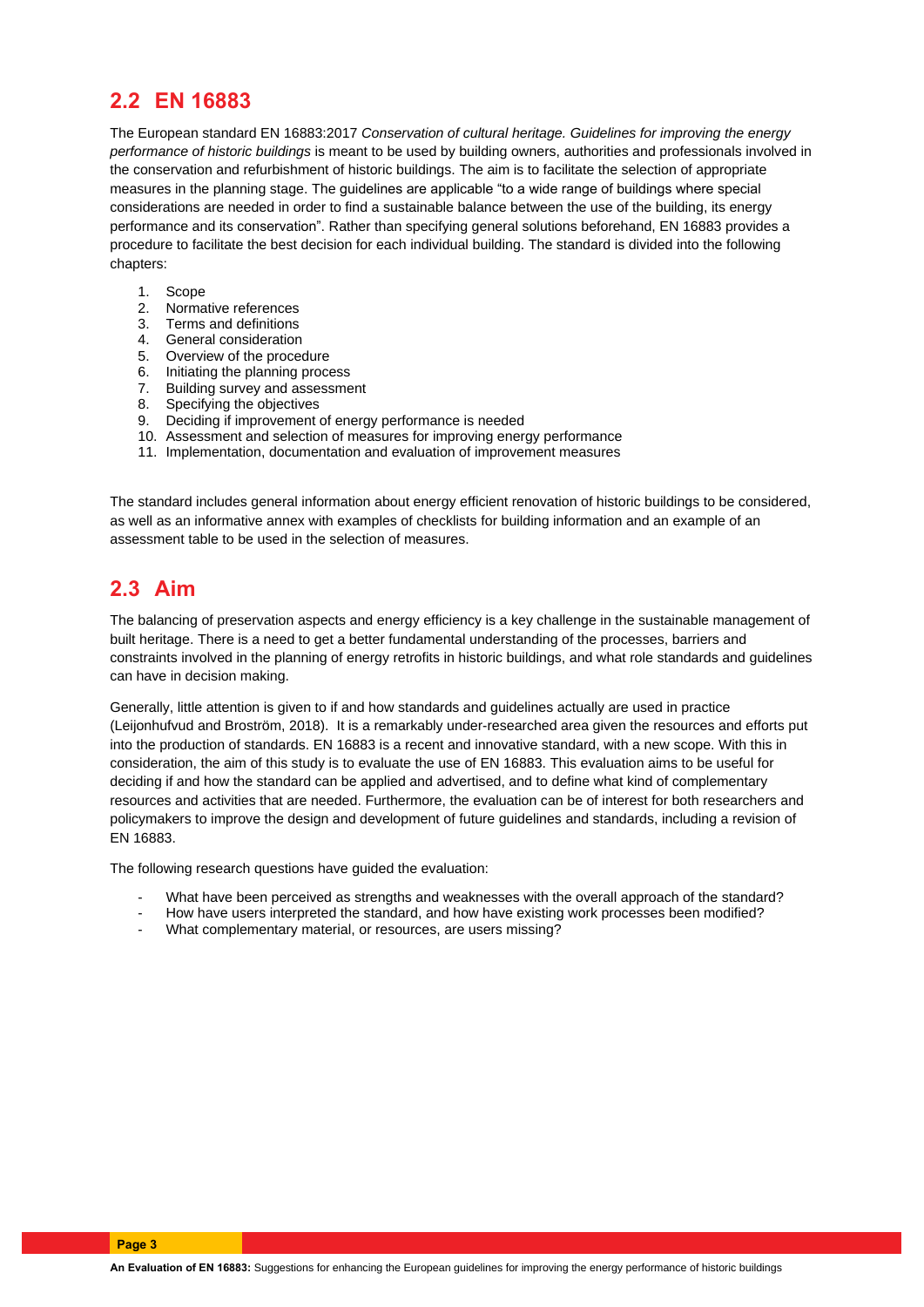# 3 Methodology

The main ambition of the project has been to evaluate how the standard is used in real projects. We have used the professional networks of the 24 partners of SHC Task 59 in 13 countries to promote the standard and asked if organizations are interested in trying it out, and we have actively searched for projects where the standard is used. This work started in 2017 and has been going on until June 2020.

In addition to the evaluation of projects where practitioners have used the standard, we have also gathered experiences from researchers/experts that have applied the standard in research projects.

## **3.1 Case studies**

Three case studies have been studied during various phases of the planning process. The recruitment of these projects was done in the following way: Firstly, emails were sent through the researcher's professional networks to building owners/managers, architects, energy experts and heritage experts. These emails were both sent to organizations and individuals. The emails briefly introduced the scope of the standard and informed that we were interested in evaluating the use of the standard. After initial contact through email the researchers met with the project partners to introduce the standard and the aim of the research. We tried to be careful not to interpret the standard for the adopters in order not to influence their own interpretation.

#### **Picture 1: The workflow of the evaluation of case studies**



After this initial meeting the projects have been free to use the standard to the extent, and in what way, they have found plausible. We have stressed that there is no pressure for them to use the standard, and that a reluctance to use it is just as interesting in terms of the evaluation process

The projects were of different scale and complexity. They have been followed through interviews and participant observation on meetings.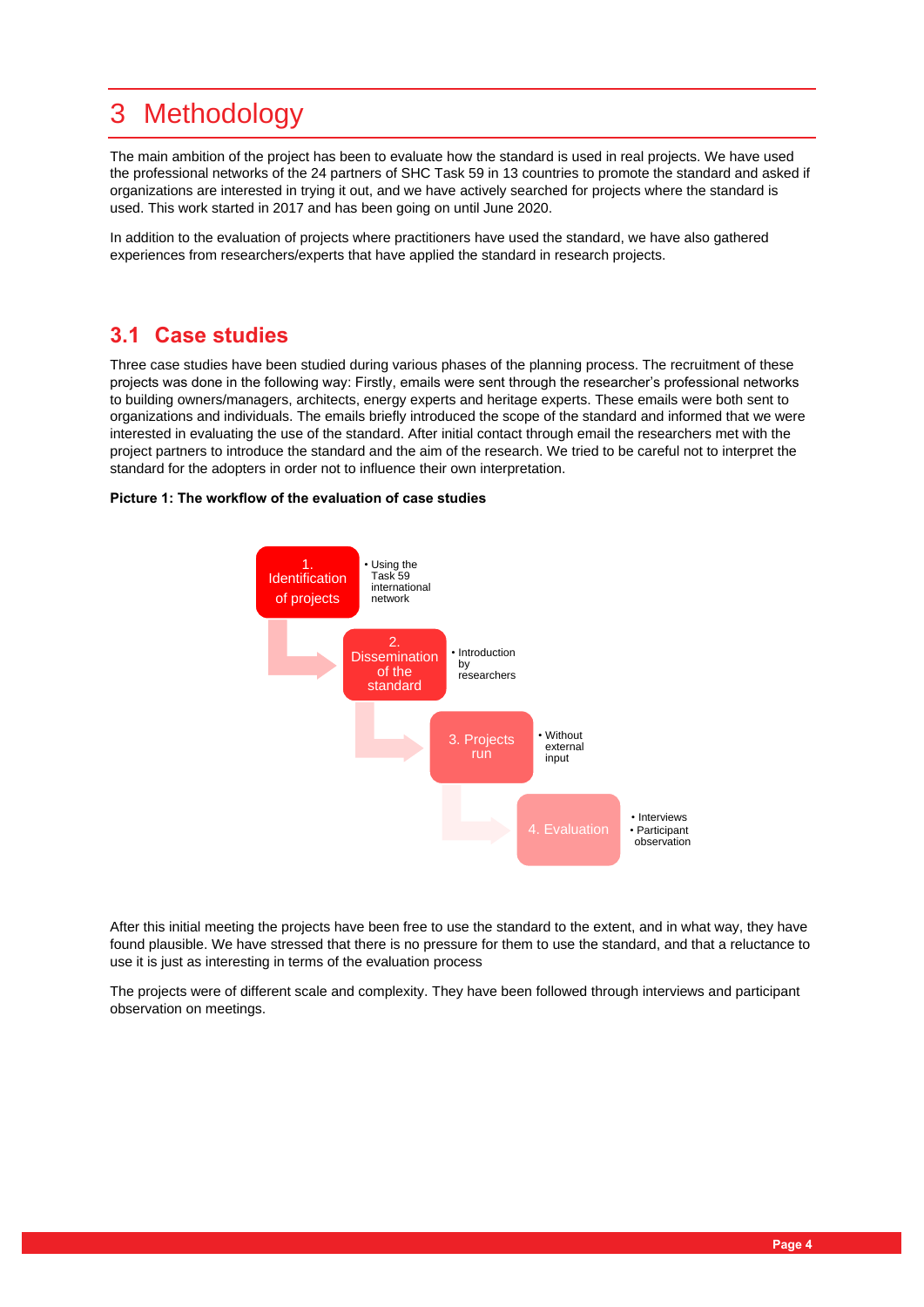## **3.2 Expert elicitation from research projects**

EN 16883 has attracted considerable interest among researchers active in the field of energy efficiency in historic buildings. We have been in contact with researchers involved in 6 different research projects (RP1-6, see table 1), where the standard has been tested in one or more buildings. Firstly, we have looked at available published results of the studies. We have then conducted an online survey where the involved researchers/experts were invited to contribute with their thoughts about the standard. Based on the results of the survey, a workshop with representatives from the RP:s was held online June 2020 with the aim to condense and consolidate the overall results.

The involved projects have varied in both scope and scale, which is to be expected given the nature of the standard. On one side of the spectrum, a modified version of the standard has been used by a multidisciplinary team in several buildings, and on the other side it has been used meticulously by one person in only one building. A special case is RP 5, where the application of a modified version of the standard has been demanded by the regional authorities to get building permits for renovations in historic buildings.

| Table 1: List of cases/projects where the standard has been used. CS= Case Study, RP = Research Project. |  |
|----------------------------------------------------------------------------------------------------------|--|
|----------------------------------------------------------------------------------------------------------|--|

| ABB.            | <b>COUNTRY</b> | <b>DESCRIPTION</b>                                                                                                                                                                                                            | <b>CONTACT</b><br><b>PERSON/REFEREN</b><br><b>CE</b>                           |
|-----------------|----------------|-------------------------------------------------------------------------------------------------------------------------------------------------------------------------------------------------------------------------------|--------------------------------------------------------------------------------|
|                 |                |                                                                                                                                                                                                                               |                                                                                |
| <b>CSA</b>      | Norway         | A small project of an energy upgrade of an urban<br>religious building. One energy expert involved together<br>with heritage authorities and owners/users.                                                                    | Gustaf Leijonhufvud,<br>Uppsala university                                     |
|                 |                |                                                                                                                                                                                                                               |                                                                                |
| <b>CSB</b>      | Sweden         | Whole building renovation of an 18 <sup>th</sup> century urban<br>industrial building in a poor state. Medium-sized project.<br>Planning team with little pre-experience of renovating<br>historic buildings.                 | Gustaf Leijonhufvud,<br>Uppsala university                                     |
|                 |                |                                                                                                                                                                                                                               |                                                                                |
| <b>CSC</b>      | Norway         | Major renovation of a complex monumental building.<br>Interdisciplinary team involved.                                                                                                                                        | Gustaf Leijonhufvud,<br>Uppsala university                                     |
|                 |                |                                                                                                                                                                                                                               |                                                                                |
| RP <sub>1</sub> | Italy          | EN 16883, Mibact guidelines and ASHRAE 34p were<br>tested in three buildings in Sicily and Lombardia. These<br>were rural buildings of medium complexity.<br>Interdisciplinary team involved.                                 | Alessia Buda,<br>Polytecnico di Milano.<br>(Pracchi, V. and<br>Buda, A., 2018) |
| RP <sub>2</sub> | Italy          | EN 16883 was tested in one listed, ancient building in<br>Genova. Restoration and reuse project with residential<br>and office use oriented towards the realisation of a NZEB<br>pilot case. Interdisciplinary team involved. | Giovanna Franco,<br>University of Genova                                       |
|                 |                |                                                                                                                                                                                                                               |                                                                                |
| RP <sub>3</sub> | Turkey         | EN 16883 was used to select packages of energy<br>efficiency measures in 22 pre- and early-republican<br>residential buildings in Izmir, Turkey.                                                                              | Zeynep Durmus<br>Arsan, Izmir Institute<br>of Technology<br>(Ulu, 2018)        |
|                 |                |                                                                                                                                                                                                                               |                                                                                |
| RP4             | Turkey         | A preliminary version of EN 16883 was tested on a<br>building in Izmir. A detailed building energy simulation<br>tool was used to determine the impacts of energy efficient<br>retrofits.                                     | Gulden G.Akkurt,<br>Izmir Institute of<br>Technology (Şahin et<br>al., 2015)   |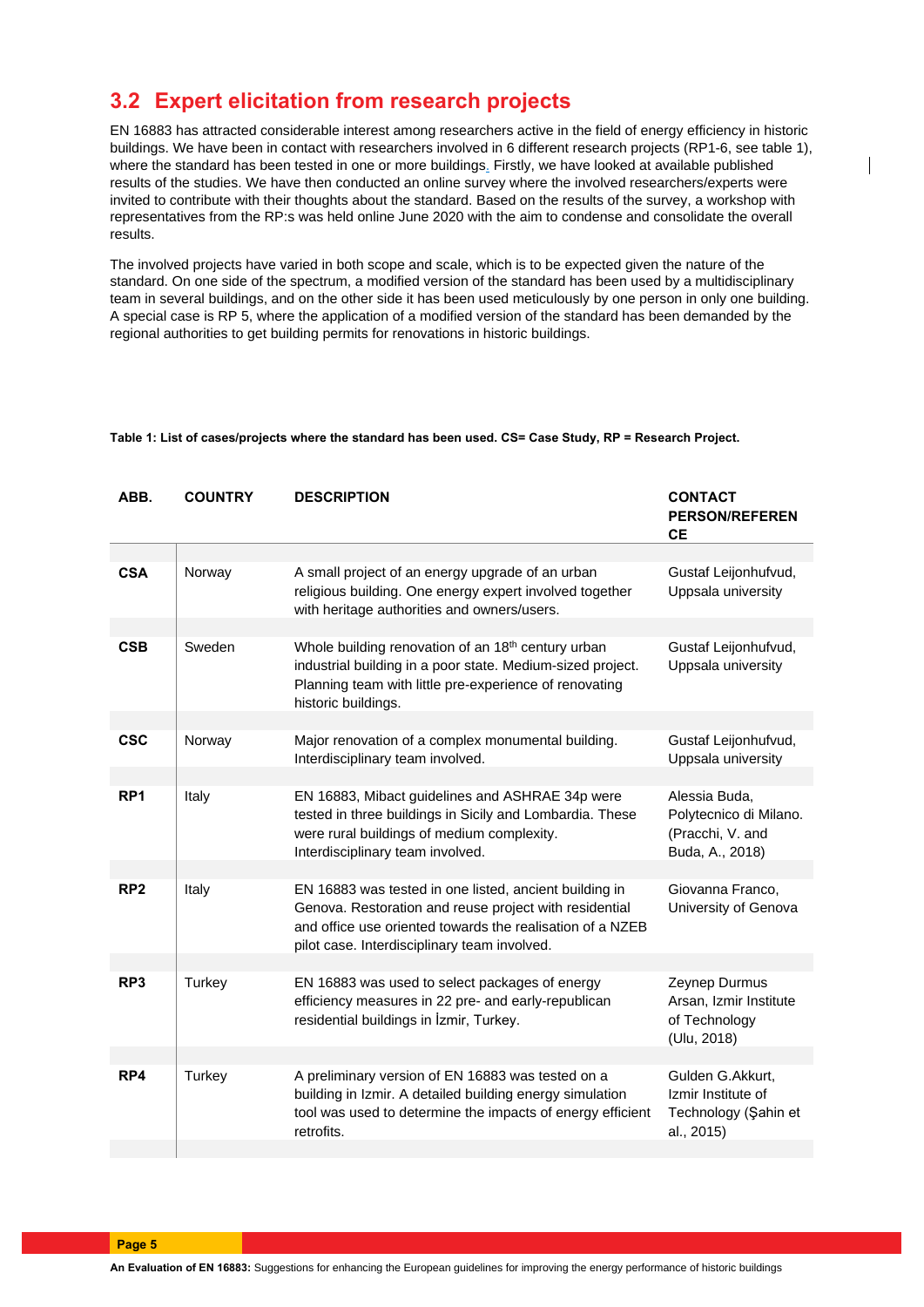| RP <sub>5</sub> | <b>Belgium</b> | An energy audit scheme based on EN 16883 has been<br>used by the Flanders Heritage Agency. Under some<br>circumstances, it has been mandatory to use it in order to<br>get permit for renovation projects.          | Nathalie Vernimme.<br>Flanders heritage<br>agency<br>(https://www.onroeren<br>derfgoed.be/energiea<br>udit-onroerend-<br>erfgoed) |
|-----------------|----------------|---------------------------------------------------------------------------------------------------------------------------------------------------------------------------------------------------------------------|-----------------------------------------------------------------------------------------------------------------------------------|
|                 |                |                                                                                                                                                                                                                     |                                                                                                                                   |
| RP <sub>6</sub> | France         | An early version of the standard was developed and used<br>by a multidisciplinary team to compare packages of<br>energy efficiency measures for seven representative<br>historic buildings in the region of Alsace. | Elodie Héberlé,<br>Cerema<br>(Héberlé et al., 2019)                                                                               |
|                 |                |                                                                                                                                                                                                                     |                                                                                                                                   |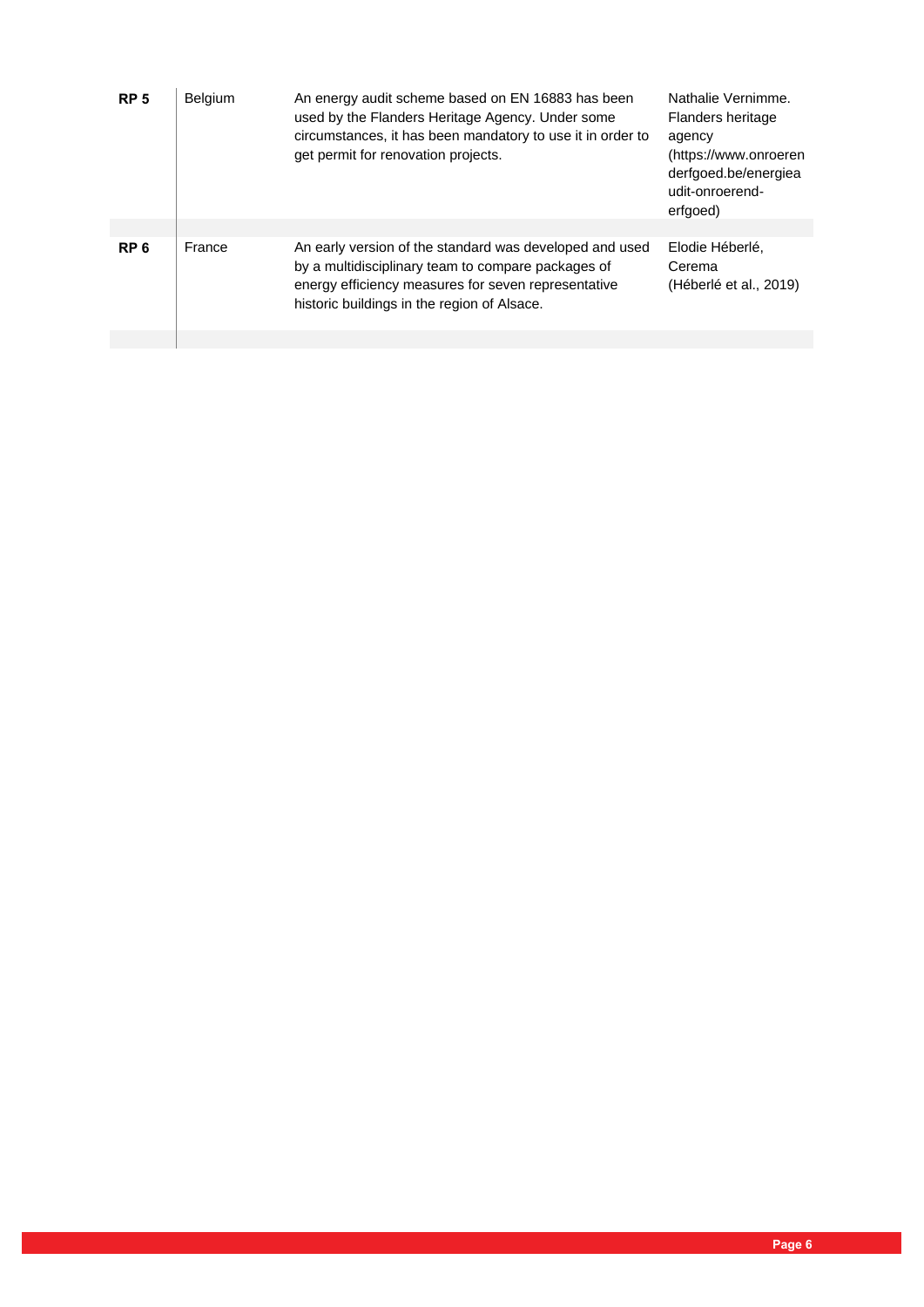# 4 Results

## **4.1 Case studies**

#### **4.1.1 Case study A**

In this small project the standard was used by an energy expert to propose energy efficiency measures in an urban church in Norway. The energy expert had some previous experience with energy efficiency in historic buildings. He had heard about the standard through his professional network and wanted to try it out. During different parts of the process, he cooperated with the building owner, the municipality and a heritage expert, but in essence he has been in charge of the project and done most of the work himself.

The objective of the project was to propose energy efficiency measures, not related to a change of use or any other renovation work. The energy expert was hired as a consultant to propose measures that would reduce energy use without compromising heritage values. The energy expert read the standard and tried to use the parts he found interesting on his own. There were no interdisciplinary or stakeholder meetings, as the energy expert thought that the specifications/objectives of the project were quite clear from the outset. In the beginning of the project he had a discussion with the heritage authorities of what types of measures that were allowed in the building. Nothing could be done to the external walls or the windows, so the remaining measures were related to the floor, roof and installations. In the end roof insulation and a change of heat source were selected. A change of use or of the indoor climate was not discussed as the owner had no interest in a change.

The results from this case can be summarized as the following:

- the standard was used to guide the overall structure of the decision-making process
- the part that was used was essentially the systematic procedure to select packages of measures covered in part 10 of the standard, supported by the assessment table in Annex B.
- the standard was described as beneficial because it gives focus to energy performance also in historic buildings
- the proposed decision-making structure was described as good and resonating with common sense and established best practice
- as the standard is not mandatory somebody has to pay for it being used, but clients are almost always very focused on keeping short term costs low. This implies that the standard will not be used if it is not required mandatory by authorities or that major owners of historic buildings decides to use it (according to the energy expert)

### **4.1.2 Case study B**

A medium-sized project involving an urban 18th century industrial building in Sweden. The building, which is owned by the municipality, was in a poor state and the aim for the project has been to renovate it as a cultural center. The building department at the municipality, which had little experience with historic buildings, consulted the standard to come up with a proposal for energy efficiency measures.

In this case, there was a facilitating meeting in the beginning of the project where the researchers introduced the standard and how it could be used. The standard was handed over to the planning group but it seems it was not used to a large extent despite the intentions in the beginning. It is difficult to pin down if any special section of the standard was used or to what extent.

The results of this case can be summarized as the following:

- the planner in charge of the project asked the researchers for advice about how to interpret and use the standard, although there was an initial agreement that the interpretation was up to the user. There was in this case some reluctance to carefully read the standard and to do an independent interpretation, although this was the agreed procedure. An hypothesis is that it was difficult for the relatively inexperienced planner to understand the core idea of the standard.
- The heritage value assessment was performed by an experienced heritage consultant. Neither the instructions given to the consultant, nor the heritage value assessment were carried out in any other way than in conventional projects.
- Neither details in the standard nor the overall decision procedure had a substantial impact on the project. The major purpose of the standard seems to have been to emphasize that this was a special project were heritage values had to play an important role.
- It turned out that setting an energy performance target at an early stage became a critical issue. The iteration between assessment and setting targets was not used.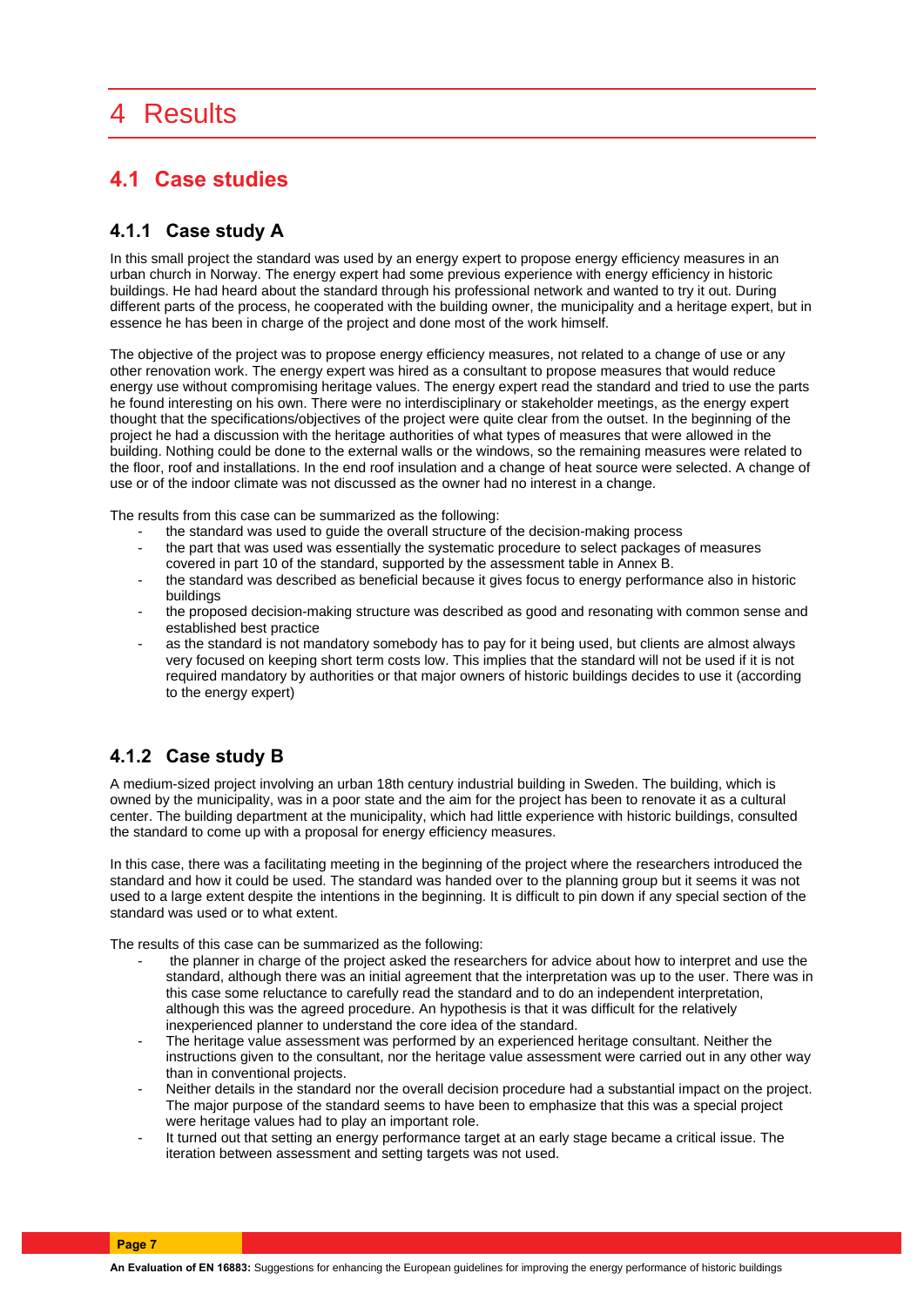In sum, this case study shows that the standard is not self-explanatory to users with little experience from the field of energy efficiency in historic buildings, and complementary training and resources are essential

## **4.1.3 Case study C**

A large and complex project involving the refurbishment of an urban monumental building in Norway. The building is publicly owned and is considered to be of very high heritage value. The standard has been used by an interdisciplinary team to identify and select a package of energy efficiency measures, which has been proposed to be integrated with the planned comprehensive renovation of the whole building.

An initial meeting was held with the researchers where the intention of the study was explained. The standard was handed over to the planning group during the pre-concept phase. The planning group read the standard and were positive to use it in the continuation of the project. When the project moved into the conceptual design phase there was a new group of planners involved in parallel with the original group. In order to introduce the standard to the new group a representative from the National heritage board of Norway was invited to present the standard.

What essentially was used in this project was part 10 of the standard on the selection of measures, as well as the assessment table in annex B. Other parts of the standard were already covered by existing procedures and not changed to any significant extent.

In a large and complex project like this it is difficult to introduce a new way of working due to the fact that there are quite many people involved, and there will only be some of them who have the motivation and interest to try something new. In this case the standard was internally advocated by one planner responsible for environmental management, and intensively read and used by one energy expert. The other planners and consultants were aware of the standard, but showed little interest in using it.

The results of this case can be summarized as the following:

- many aspects mentioned by the standard were in this case covered by existing procedures. The part that was considered innovative was part 10.
- also in this case much of the discussions boiled down to what quantitative target for energy performance that was realistic. The discussion referred to what was considered as (international) best practice
- a heritage expert who had been involved in the standard making process was invited to give a presentation of the standard, both to convince the planning group about its benefits, but also to guide the interpretation. This indicates that the document in itself was not convincing enough for the involved planners.
- the suggested decision-making structure for selecting measures was followed. It was seen to largely follow existing practice, but that the process given in the standard is more structured and explicit, and could open up for unconventional measures to be considered.
- In general, the standard has been described in appreciative terms but it is unclear to what extent the involved organizations will use it in future projects.
- one of the planners thought that there was too little emphasis on building physics in the standard, and that this aspect should be covered in more detail.
- The energy expert argued that the standard forced him to consider unrealistic measures, which he thought was a waste of time. He also said that he in retrospect understood that this was not the intention of the standard.

### **4.1.4 Research projects**

The description below is based on the survey results. The following questions were used in the survey to describe the projects and how the standard was used:

1 **Description**. Describe the project (s) where you have experience with applying EN 16883. Type of building, scale & complexity of the planning, professions involved etc.

2 **Application**. Describe how the standard was applied in the project(s). Which parts of the standard were used? Were they used in detail or as "inspiration"? Who were involved in using the standard?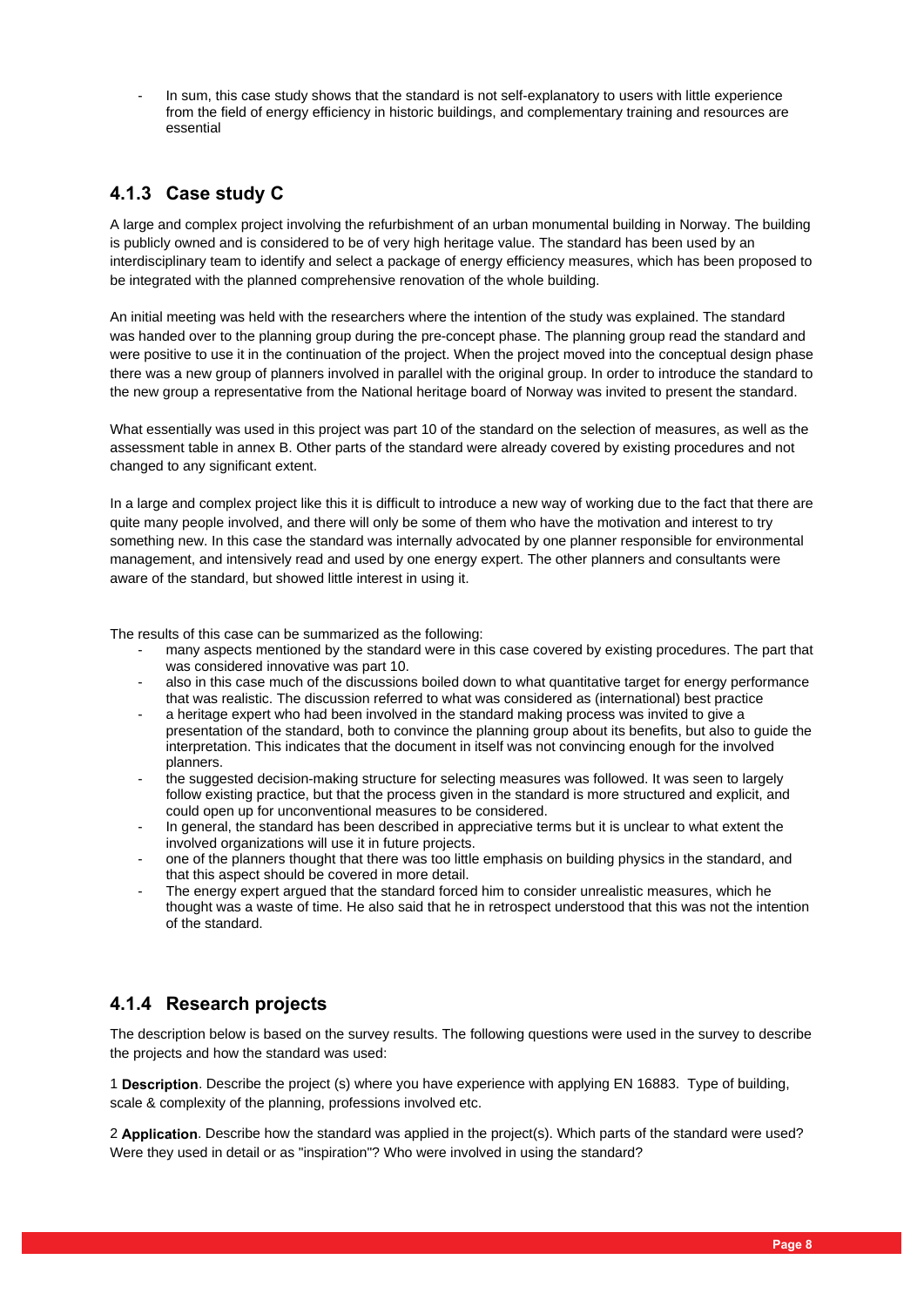3 **Impact** on planning process. In the project (s) where you have used EN 16883, how was the planning process changed in comparison to your previous experience?

The answers are edited to improve readability.

#### *RP 1 Italy*

The standard was tested in three buildings in Sicily and Lombardia. These were rural buildings of medium complexity. An interdisciplinary team was involved.

| Description | Rural Complex Buildings, Medium complexity, Architect/Energy Experts/Structural    |
|-------------|------------------------------------------------------------------------------------|
|             | Eng./Heritage expert/Heritage Board/Private funding Society/Local Community        |
| Application | The Architect followed the standard as an inspiration to plan the interventions.   |
| Impact      | The actors involved defined the interventions evaluating several impacts, not only |
|             | the energy point. They were better guided in the process.                          |

#### *RP 2 Italy*

The standard was tested in one listed, ancient building in Genova. Restoration and reuse project with residential and office use oriented towards the realisation of a NZEB pilot case. Interdisciplinary team involved.

| Description | Restoration and reuse project with residential and office use oriented towards the<br>realisation of a NZEB pilot case. The Building: historic and very ancient building<br>composed of two floors with vaulted ceilings and very big, arched windowed<br>surfaces. The basement is above ground for the most but once it was underground,<br>probably a cistern for rainwater collection. A medieval column stays In the middle of<br>the room. The last floor is less monumental but it is enriched by a series of windows<br>in Middle Ages style. The rooftop is a terrace and from there a small tower ('torretta')<br>raises for 16 meters. a balcony on the tower offers a wonderful view of thw town of<br>Genoa from the mountains to the port and the farest sea. The professionals involved<br>in the project were: historian-archivist, architect expert in restoration, experts in<br>material diagnostics, experts in seismic diagnosis and improvement, experts in<br>energy efficiency, experts in quality certification processes, geologists,<br>archaeologists |
|-------------|-----------------------------------------------------------------------------------------------------------------------------------------------------------------------------------------------------------------------------------------------------------------------------------------------------------------------------------------------------------------------------------------------------------------------------------------------------------------------------------------------------------------------------------------------------------------------------------------------------------------------------------------------------------------------------------------------------------------------------------------------------------------------------------------------------------------------------------------------------------------------------------------------------------------------------------------------------------------------------------------------------------------------------------------------------------------------------------|
| Application | The project started before the standard was published. Nevertheless, the joint<br>objective of conservation and energy efficiency (towards NZEB) has steered the<br>whole project in a direction consistent with the standard.                                                                                                                                                                                                                                                                                                                                                                                                                                                                                                                                                                                                                                                                                                                                                                                                                                                    |
| Impact      | N/A                                                                                                                                                                                                                                                                                                                                                                                                                                                                                                                                                                                                                                                                                                                                                                                                                                                                                                                                                                                                                                                                               |

#### *RP 3 Turkey*

EN 16883 was used to select packages of energy efficiency measures in 22 pre- and early-republican residential buildings in İzmir, Turkey. These were residential buildings at neighbourhood scale in the scope of a Master thesis.

| Description | Residential buildings at neighborhood scale in the scope of Master thesis              |
|-------------|----------------------------------------------------------------------------------------|
| Application | Full parts of 10: subparts are used in detail. Thesis advisor and Master student       |
|             | involved in using the standard.                                                        |
| Impact      | Assessment criteria and scale is the critical point in decision process. In our study, |
|             | energy and heritage significance of the building settings have been selected among     |
|             | assessment categories within the part of 10.2. The standard become a guidance for      |
|             | our study. Exclusion of inappropriate measures becomes easier by the standard.         |

#### *RP 4 Turkey*

A preliminary version of EN 16883 was tested on a building in Izmir. A detailed building energy simulation tool was used to determine the impacts of energy efficient retrofits.

| Description | It was a MSc. Thesis work on a public building. We tried to give retrofit advices on |
|-------------|--------------------------------------------------------------------------------------|
|             | I energy performance vs. heritage value of the building.                             |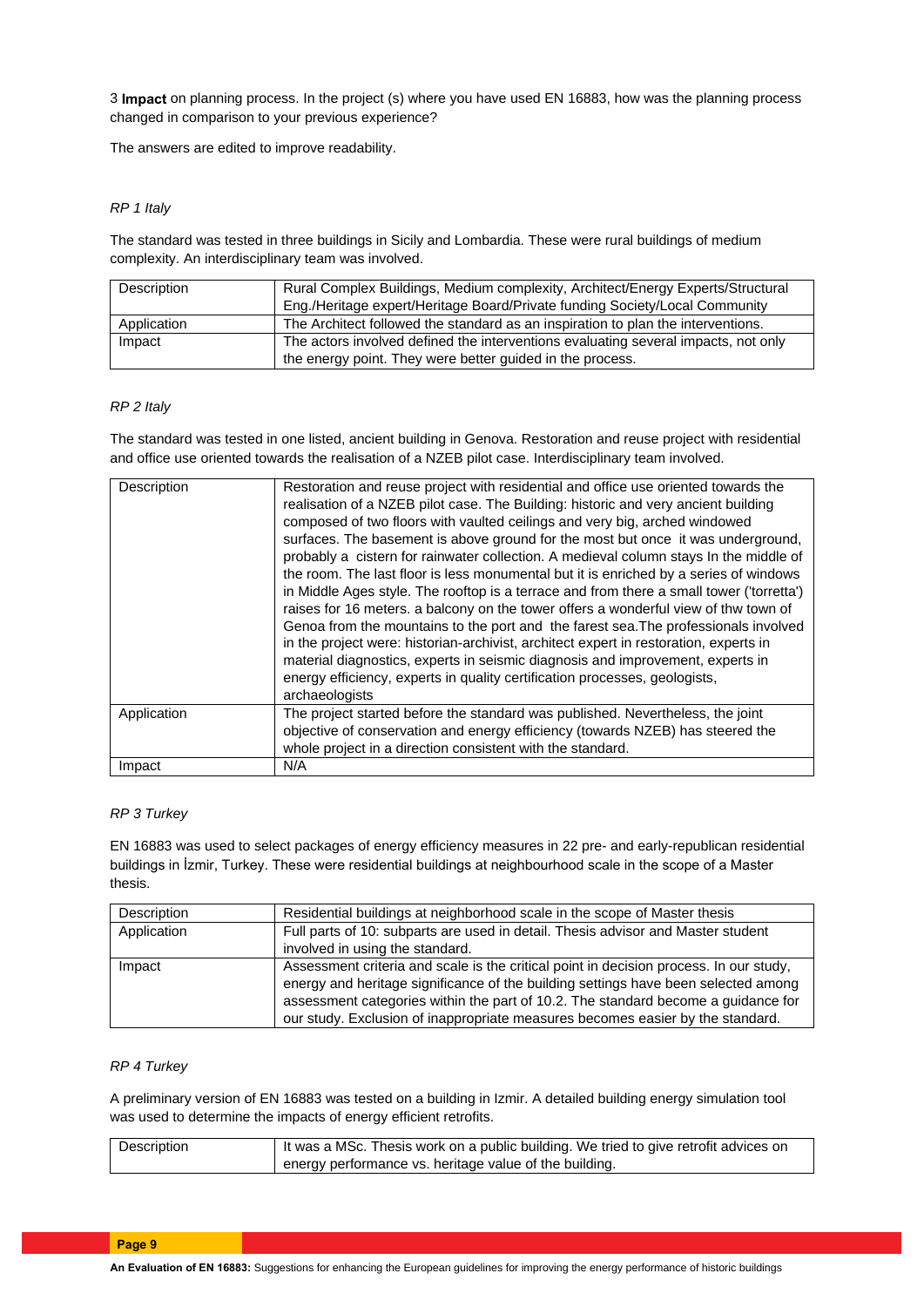| Application | N/A                                                                           |
|-------------|-------------------------------------------------------------------------------|
| Impact      | Risk–benefit analysis was conducted to assess the proposed retrofit packages. |

#### *RP 5 Belgium*

An energy audit scheme based on EN 16883 has been used by the Flanders Heritage Agency. Under some circumstances, it has been mandatory to use it in order to get permit for renovation projects.

| Description | Energy-audit for built heritage= instrument in the Flemish region to retrofit built |
|-------------|-------------------------------------------------------------------------------------|
|             | heritage. A prime can be obtained to develop the audit, an audit is compulsory. The |
|             | energy-audit is based on the standard.                                              |
|             | https://www.onroerenderfgoed.be/energieaudit-onroerend-erfgoed and based on the     |
|             | document and method of the integrated description of the conservation process       |
|             | developed in the DEMI MORE Interreg-project.                                        |
|             |                                                                                     |
|             | The structure and content follow the standard EN16883:                              |
|             | Design or competition brief: targets and ambitions                                  |
|             | Building survey and assessment<br>2.                                                |
|             |                                                                                     |
|             | Assessment and selection of measures<br>3.                                          |
|             | 4.<br>Design implementation                                                         |
|             | 5.<br>Completion and post-occupancy evaluation                                      |
|             | Operation and maintenance<br>6.                                                     |
|             | 7.<br>Documentation                                                                 |
| Application | N/A                                                                                 |
| Impact      | N/A                                                                                 |

#### *RP 6 France*

An early version of the standard was developed and used by a multidisciplinary team to compare packages of energy efficiency measures for seven representative historic buildings in the region of Alsace.

| Description | The standard was applied in a study called "Habitat ancien en Alsace". The aim was<br>to propose retrofit solutions for 7 heritage buildings in the Alsace region and to<br>communicate the results to the general public, as guidelines. We (building physics<br>engineers) and a heritage architect carried out the study, that was funded by both<br>the French Ministry of Culture and the Ministry of sustainable development. |
|-------------|-------------------------------------------------------------------------------------------------------------------------------------------------------------------------------------------------------------------------------------------------------------------------------------------------------------------------------------------------------------------------------------------------------------------------------------|
| Application | The procedure was used as an inspiration. However, the diagram 1 was strictly<br>followed. [the flowchart of the planning process]                                                                                                                                                                                                                                                                                                  |
| Impact      | Difficult to answer, as it was only a simulation study and not real projects.                                                                                                                                                                                                                                                                                                                                                       |

### **4.1.5 Expert elicitation**

Selected survey results, rephrased for clarity where needed:

*Overall impression of EN 16883: What would you say are the strengths and benefits of the standard?*

- Concise, attention to the variability of historic constructions. (RP1)
- Organic guidance to the evaluation process and project design and execution. (RP2)
- The multidisciplinary approach, the importance given to the heritage significance. (RP5)
- Each step and the overall procedure are clear and make sense.Very logical and well detailed process. (RP6)

*Overall impression of EN 16883: What do you find problematic with the standard?*

- The lack of examples (RP1, RP6)
- The procedure is long and time-consuming for contractors. Some steps could be automated (10.3, 10.5, 10.7). (RP6)
- The standard is fee-paying. (French) projects contractors will pay for it only if their clients asked them for. But those clients are often not aware of the existence of this standard. (RP6)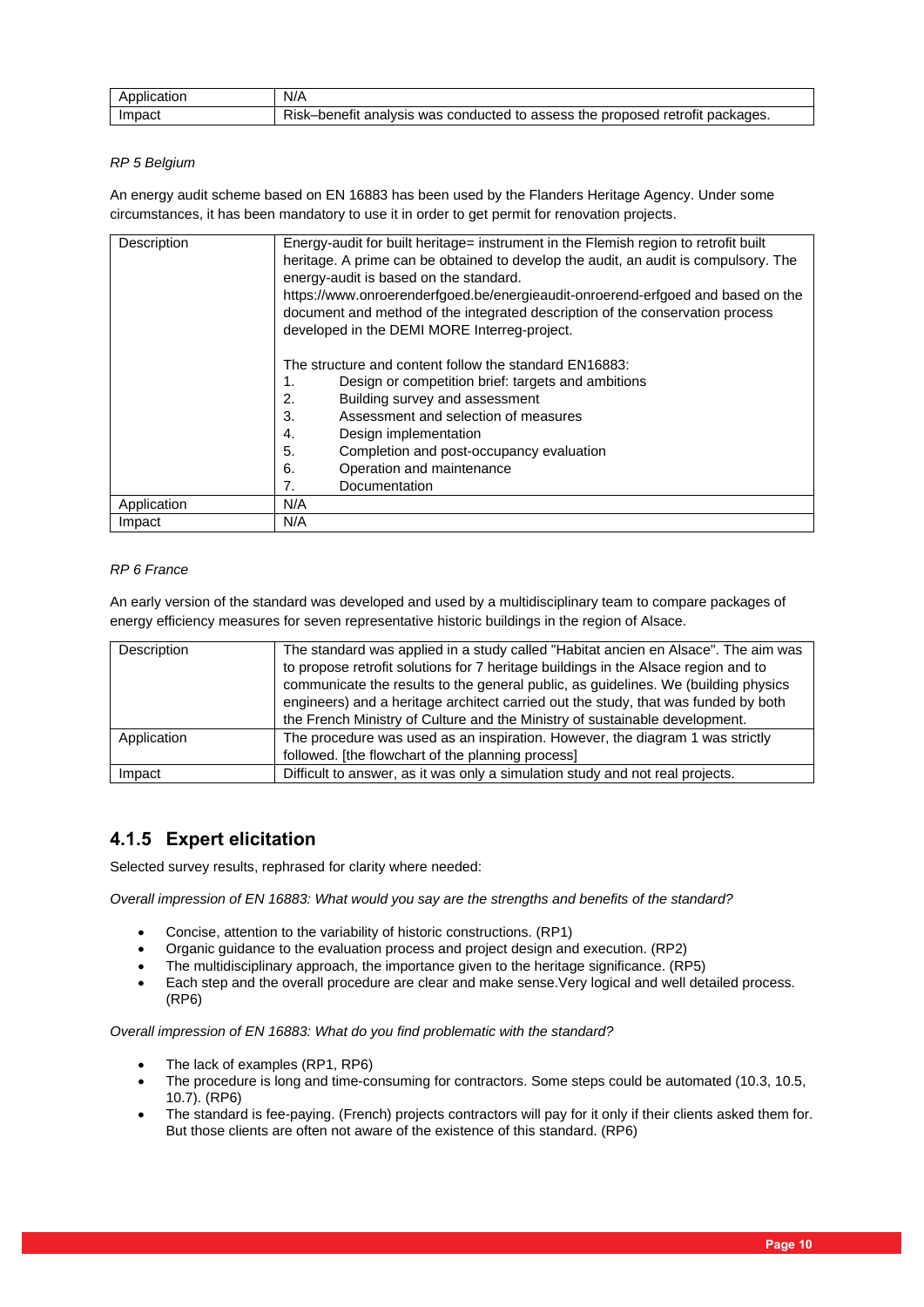The standard could be accompanied by an example, even an invented one. There could also be training courses about the standard and template documents to fill in (diagnosis, grids like in the appendix). (RP6)

- Focuses on buildings rather than districts/ not a practical tool (RP5)
- The application of the standard is easy for an individual building, but it is hard to implement at the neighborhood scale (RP 3)
- Requires the presence of a technical expert in energy calculations; this, at least until recently, was not required in projects for the recovery and restoration of historic buildings (RP2)

*Overall impression of EN 16883: The standard is not used much. What do you think is the explanation?*

- The standard requires a broad overview of the topic that professionals often do not have. (RP1)
- Too theoretical (RP5)
- Lack of relevant examples that prove the standard is a good method to assess energy saving interventions (RP5)
- Resistance to the "new" (RP3)
- Lack of interest of restorers to energy issues (RP3)
- You must pay to get the standard (RP1, RP6)
- The standard is not known by the buildings' owners (private or public owners). (RP6)
- Until this standard is made compulsory, at least in Italy, it will be very difficult to find its application in current practice, except in special cases, with the involvement of an interested client or possible public funding (RP2)

#### *Comments on specific parts of the standard:*

- The introduction part of the standard (part 4) is too short (RP5)
- The connection between 4.4 and the assessment is not made clear (RP5)
- Part 7 misses the explanation of the EN 16247-2: three types of building survey (walk-through, standard and tailor) despite the norm is quoted, in the Annex A (the checklist linked to this section), there is a general checklist, which does not include in detail aspects related to the energy performance of the building. (RP1)
- The building survey should be separated from the assessment. (RP5)
- The rationale for part 8, setting the objectives, is not clear. Example or explanation needed. Should be moved to the beginning "define initial shared goals". (RP1)
- "Energy measures should be coordinated with an on-going maintenance and repair schedule" this is a good intention but not realized with this standard. (RP5)
- The selection of measures should be better described as something directly linked to the building survey. The risk assessment os solutions does not support to combine scenarios (with which criteria can you do this? how can you combine into packages?) (RP1)
- 10.2 "the assessment can be applied to parts of the building" Not a good idea holistic approach? (RP5)
- Measures should be explained more detailed within a guidebook, therefore a guidebook is needed. (RP 3)

#### *Final feedback: What changes would you suggest for an updated version of the standard*

- Adding examples (RP1) (RP2) (RP6)
- Push the need for initiating setting shared goals (RP1)
- Express how in different situations (different dimension of cases/ different heritage importance) the procedure (in particulare the assessment) can be adapted differently, as in the EN 16247-2 it is done with the different levels of survey. Not all detailed info are needed in the case of a small historic house, rather than in a monumental building. (RP1)
- Automatized version of the assesment table (annex B). (RP2)
- No update needed, build something around the standard (an official website, with, for example, a list of solutions to reuse in step 10.3? Collaborative tools to debate on step 10.5 and 10.7?). (RP6)
- Training courses, template documents. (RP6)
- A guidebook is needed. (RP4)
- The standard has to be promoted and publicized amongst contractors' clients. (RP6).

During the workshop with representatives from the research projects there was a discussion based on the results of both the case studies and the research projects. The outcome of the workshop was a summary of the most important strengths and weaknesses of the standard.

Overall strengths:

Offers a systematic approach that can open up for other interventions than what team members immediately think of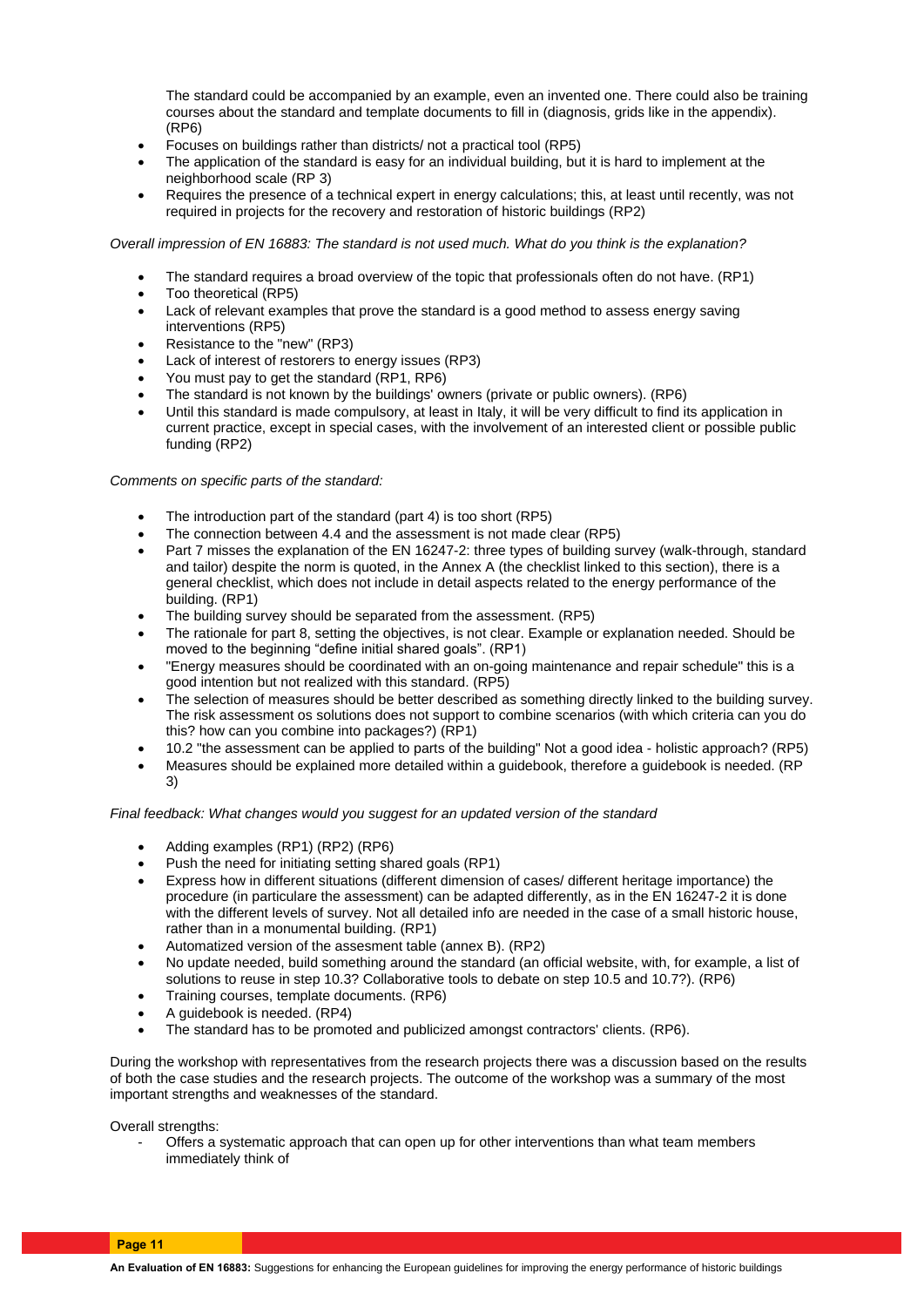- The systematic approach advocated for the selection of measures resonates with common sense but is nonetheless seldom used.
- The voluntary and informative elements (many positive users have been "inspired" by the standard rather than strictly followed it)
- The general interdisciplinary approach
- The focus on the potential for energy efficiency also in protected buildings
- Gives attention to heritage aspects early on in the planning process also in the case of non-protected buildings

Overall weaknesses of the standard:

- Confusion about what is mandatory or not
- Uncertainty about how different parts are supposed to be carried out
- Presupposes a large project (e.g. a multi-disciplinary planning team)
- In larger projects, the required parts will to some extent be covered by existing procedures and there is a risk of redundancy
- In smaller projects, the list of what is required can be overwhelming and of questionable benefit.
- Lack of examples
- The focus on the individual building implies missed opportunities of communal solutions and infrastructure
- the iterative character of the planning procedure has not been clearly understood by users

# **Discussion and suggestions**

There is an initial, and we think also important, observation based on this study as a whole: the fact that EN 16883 is rarely used in practice. There has been considerable interest in EN 16883 from researchers in the field of energy efficiency in historic buildings. As an example, the standard was mentioned in 13 of the papers presented at the latest conference on Energy Efficiency in Historic Buildings in Visby 2018 (Broström et al., 2018). Despite this interest from the academic community, it has proven difficult to find case studies where the standard has been used by practitioners. Within the IEA SHC Task 59 network we have actively looked for case studies during a period of three years but have only been able to find those listed in table 1. For some reason potential users have not been interested in adopting, or even trying, the standard. It is imperative to understand why this is the case, as there is little use in developing standards if they aren't used.

There are a number of reasons to why the standard hasn't been used that are not connected to the design of the standard. Firstly, the standard is new and not well known in the sector. Secondly, the scope of the standard is new, and it is therefore not a matter of replacing an existing standard with a new one. Thirdly, compliance with the standard is not yet demanded by clients or forced by public authorities (except the Belgian case, see RP5 in table 1).

In the literature on the diffusion of standards there is often a distinction made between external and internal motivations for adopting a standard (Heras‐Saizarbitoria et al., 2011). External motivations are for example regulatory frameworks or pressure from stakeholders. No such external pressures exist in this case, which means that there must be internal motivators behind the adoption of EN 16883. Internal motivation comes mainly from the expected benefits in the outcome of the project if the standard is used. Expected benefits are weighed by a prospective adopter against the imagined potential costs.

The benefits of using the standard seem to be clear for experts within the field, but less so for the typical practitioner, whom is uncertain about the impact of using the standard. There is a cost in terms of resources (time, cost) to implement the standard, especially in the beginning of the adoption process. A basic idea of the standard is that resources put into the early design phase of a project will reduce long-term costs. However, in practice there is an opposite financial logic. Clients often want to keep initial costs low, and it can be difficult for a consultant to put more than the minimally required effort into planning.

From the perspective of a presumptive first-time user of the standard, there are clearly uncertainties both about the pros and cons of adopting it. According to organizational theory, the decision to adopt a standard will be based on the assumption that the benefits outweigh the drawbacks. When there is uncertainty about the outcome of implementing a new practice, organizations tend to rely more on normative aspects when making a decision, e.g. mimic others, comply to external demand (Delmas, 2002). In the case of a new process standard, with uncertain impacts on outcomes, this might imply that external pressures become more important as a driver of the spread of the standard, for example that it is demanded as mandatory by stakeholders and authorities (Delmas, 2002).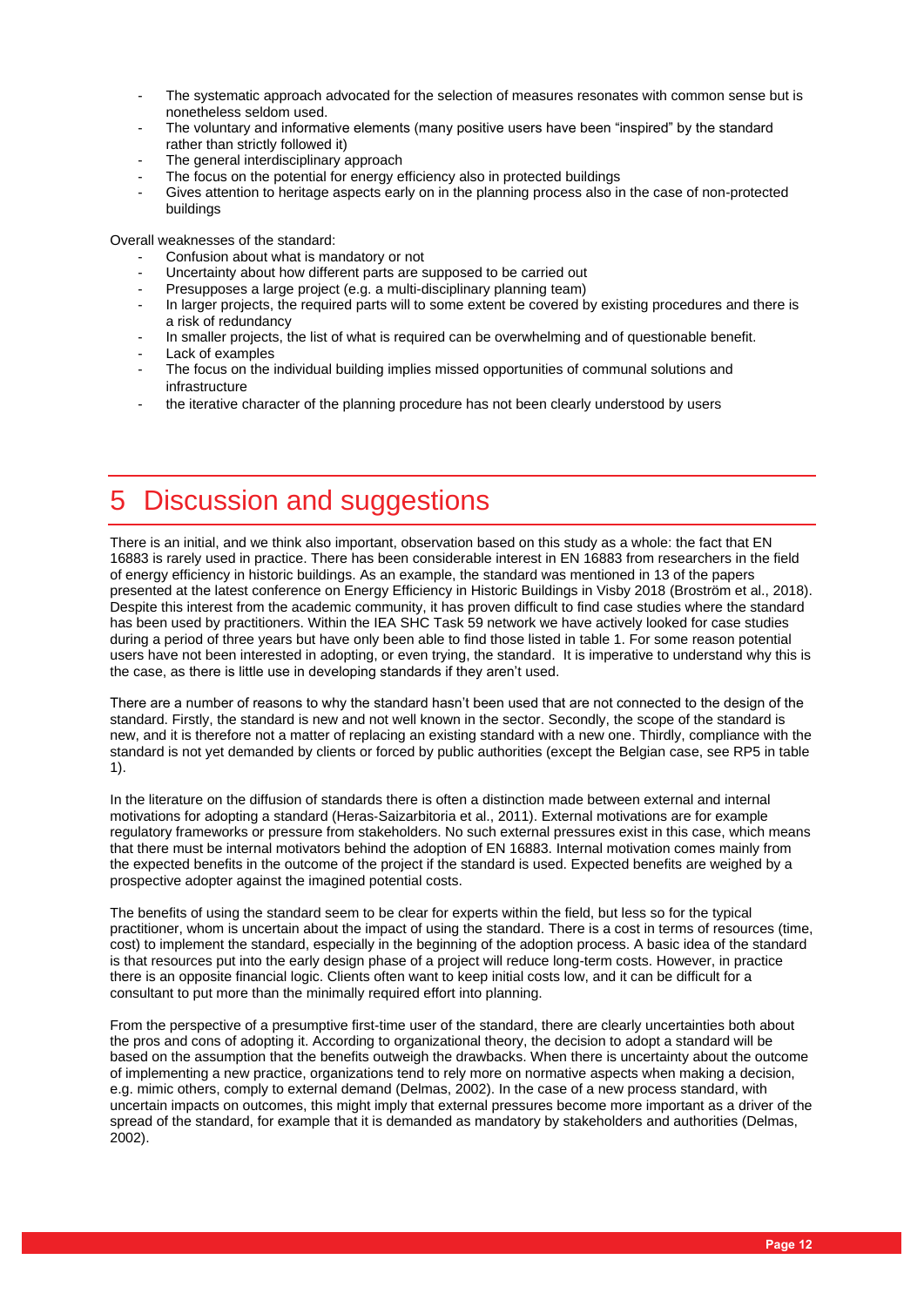On an overall level, the most emphasized strengths with the standard have been the generic decision-making framework, the interdisciplinary approach and the balanced focus on both heritage and energy aspects. The salient weakness has been the uncertainty among users of how to interpret the standard, i.e. translating the abstract and generic steps of the standard into action.

A recurring problem is that users have had difficulties in interpreting what is required and not in the standard. This seems to have at least two explanations. Firstly, it has to do with how renovation processes are structured. It is only rarely that renovation is made with improved energy performance as the main objective. Rather, energy efficiency is one of many objectives that have to be considered. The logic of the planning process is therefore based mainly on other aspects, and the suggested workflow of the standard has to be integrated with existing planning practices and conventions. This implies that the user of the standard has to select elements of the standard and translate them into working practices that fit with the existing ones. Secondly, it is not always clear in the text of the standard what is required in order to follow the standard. The language is sometimes ambiguous, and aspects that obviously are unnecessary or impossible to fulfil can be perceived as mandatory. For example in smaller projects such as in case study A, it is unrealistic that the qualification requirements of the project team will be fulfilled, or that all aspects of the building survey and assessment are carried out.

An overarching observation is that the standard, as a standalone document, is neither sufficient to convince decision-makers about the benefits of its use, nor self-explanatory for the majority of new users. Here, we can see a clear difference between the research projects and the case studies. The research projects have been led by researchers that from the outset were familiar with the basic ideas of the standard, as well as the potential benefits from applying these ideas. They have also focused more on the details of the standard. In the case studies a major obstacle in the beginning of the process has been for the decision-makers to interpret what the standard is about (its core ideas) and what the potential benefits would be. Despite this reluctance to use the standard, it is evident from the case studies that users of the standard generally have perceived it as relevant and based on sound ideas.

## **5.1 Suggestions**

The results described above strengthens many of the assumptions of the IEA project. Complementary, and easily accessible, information is needed to support adopters. Such information should provide users with:

- Examples of how the steps in the standard can be carried out
- Example of how the standard can be integrated with existing standards and procedures
- Examples of energy retrofits and energy efficiency measures
- Examples showing the benefit of following the standard
- Resources, literature and tools supplementing the steps in the standard

Regarding the standard itself, we suggest that the following recommendations are considered for its next revision.

• Focus on the generic procedure for decision-making. This procedure, which is the core of the standard, should not be concealed by other information. Differentiate clearly between the core of the standard and proposed methodologies/general information.

• Emphasize the iterative nature of the planning process. It is important that users understand that the setting of objectives and the assessment of packages is a matter of negotiation which might require several iterations.

• Make it clear what is required in order to follow the standard (if anything). The jurisdiction of the standard is unclear to users. An alternative would be to emphasize the voluntary aspects, and only require users to follow the generic decision-making procedure (without specifying what is mandatory in each step).

• .Adapt the standard so it easily can be used for a stock of buildings, or categories of buildings.

Lastly, to spread the use of the standard in a long-term perspective it is important that it is used in training and education for professionals in the field, and that authorities and stakeholders demand that the standard is used.